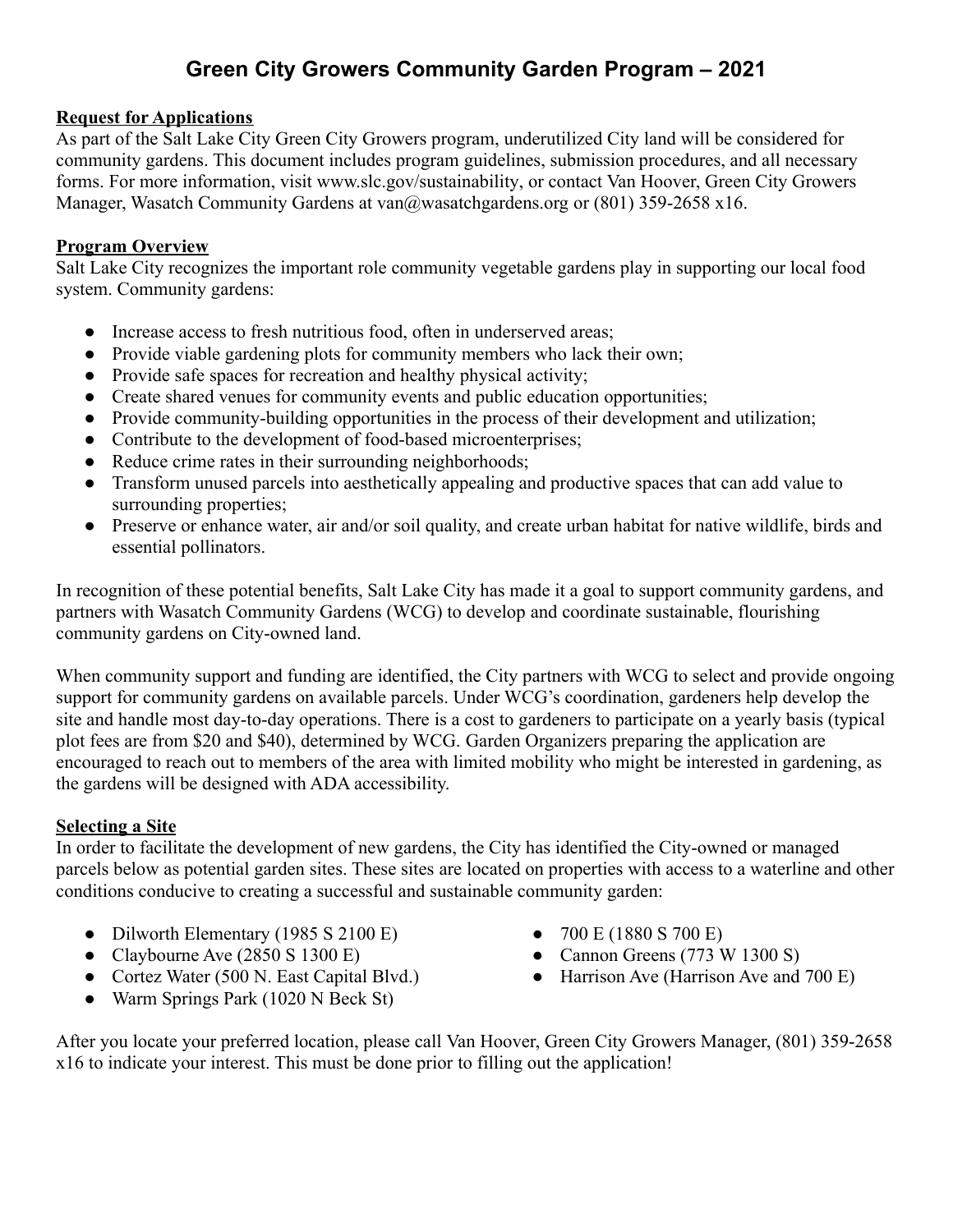#### **Wasatch Community Gardens Management**

Gardens established through the Salt Lake City Green City Growers program are overseen by the local non-profit organization, Wasatch Community Gardens (WCG), whose mission is to empower people to grow and eat healthy, organic, local food. WCG provides staff assistance in community organizing, and oversees volunteer coordination, infrastructure, financial management, gardener applicant processing, policy enforcement, general trouble-shooting, and conflict mediation. Annual benefits to garden members may also include discounted access to WCG's organic gardening workshops, donated seedlings, seeds, and eligibility to apply for mini-grants for garden enhancement projects, as available.

#### **Required Application Documents**

Before submitting any documents, applicants should review the proposed garden site with City and WCG staff**. Please call Van Hoover, Green City Growers Program Manager, (801) 359-2658 x16, to schedule this meeting prior to filling out the application.**

Applicants need to have a realistic expectation of the enormity of starting a community garden. Wasatch Community Gardens oversees the organizing process, but garden organizers will need to generate interest and support for the project from the community, which translates into hundreds of hours of labor and planning. (Garden organizers should expect to contribute at least 30 hours each, during the garden's first year of development.) It is essential that an ever-broadening list of participants is brought into the process, beginning in the initial stages.

The purpose of the required documents is to allow applicants to demonstrate their commitment to involving the maximum number of community members to ensure the long-term sustainability of the garden. Applications must adhere to the following outline, and include all required documents, in order to be considered:

- 1. At least five (5) Garden Organizer Cover Pages, including all required signatures.
- 2. Application Narrative, thoroughly addressing all questions.
- 3. Community Support Petition. Applicant(s) are required to use this form to gather signatures and verify 1) community support and 2) gardener interest in the project. You are allowed to print out additional copies of this petition if you need additional space.
- 4. Letter of Support from the Community Council Chair of the Community Council in the area of the proposed garden.
- 5. Include the names of two (2) Garden Organizers who can commit to completing Wasatch Community Gardens' leadership training Growing Community Gardens if your garden application is accepted. The training is offered in January-February, and covers a range of topics related to community organizing and garden development. A full description of the training is available at www.wasatchgardens.org. Please direct any questions about the training to Susan Finlayson, susan@wasatchgardens.org or 801-359-2658 x12.

#### **Definitions:**

| Garden Organizers:    | Individuals who participate in promoting, organizing, and implementing the<br>garden, until the garden is established.                                                  |
|-----------------------|-------------------------------------------------------------------------------------------------------------------------------------------------------------------------|
| Interested Gardeners: | Individuals interested in gardening at the specific location and willing to sign the<br>application and check the box stating their interest.                           |
| Garden Supporters:    | Individuals who are not interested in gardening at the specific location, but are<br>willing to sign the application to show support for the garden in their community. |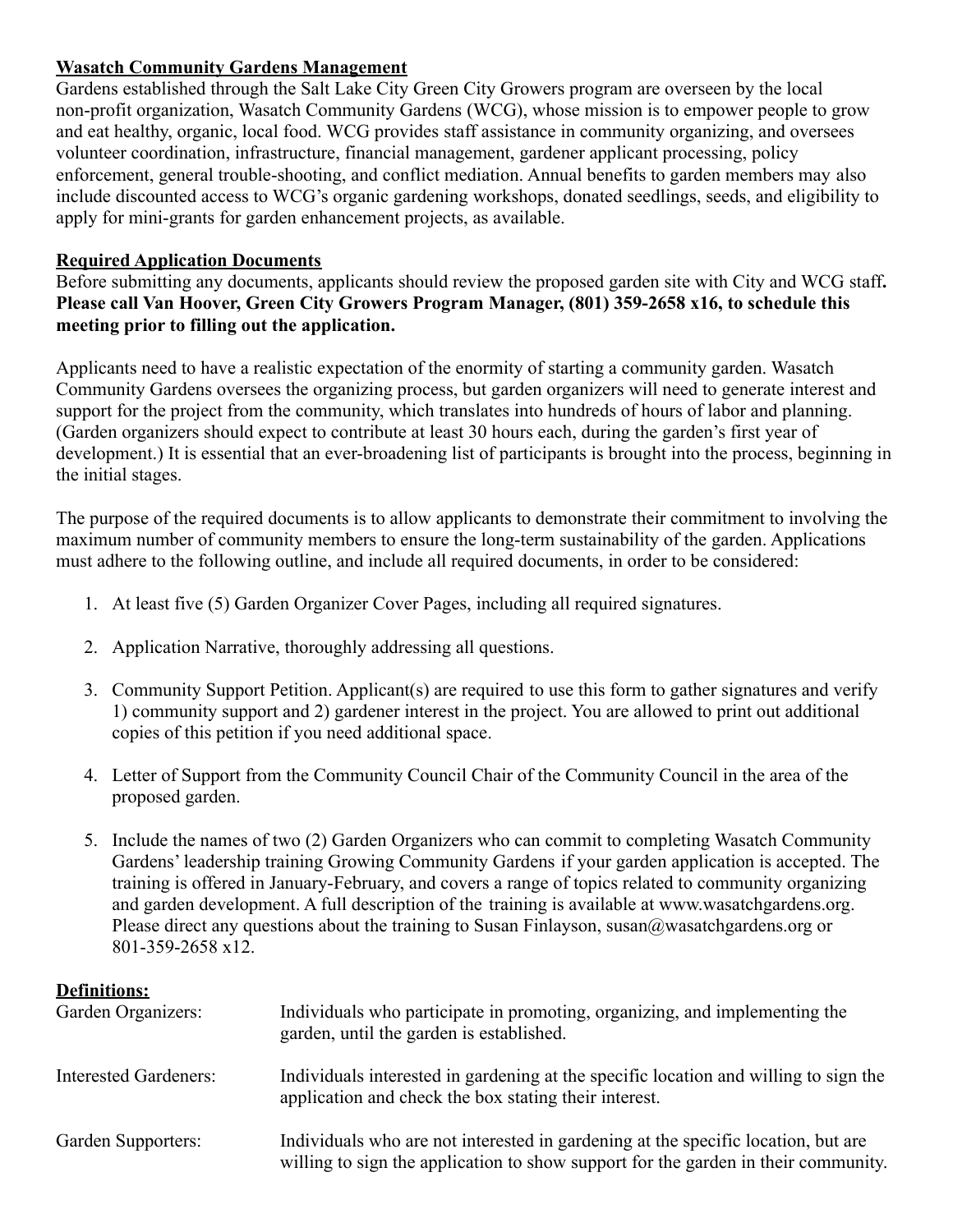### **Application Submission**

Application narrative and community support petition must be submitted in one of the following ways:

- Electronically: Email either Word or PDF files to lee.bollwinkel@slcgov.com
- Mail: Send all required documents to Lee Bollwinkel, Salt Lake City Parks & Public Lands, 1965 W 500 S, Salt Lake City, Utah 84104
- Hand-deliver: Personally deliver all required documents to Salt Lake City Parks & Public Lands, % Lee Bollwinkel, 1965 W 500 S, Salt Lake City, Utah 84104

#### **Deadlines & Application Approval Process**

July 15 Application Deadline Aug 30 Accepted Site Announced

Once an application is approved, Salt Lake City and WCG work with community members to create a site design, identify funding, and grow community engagement in the project.

#### **Evaluation Criteria & Procedure**

All applications are competitively reviewed and judged as per the evaluation criteria stated below.

The application review committee is facilitated by Salt Lake City staff and comprises Salt Lake City Division of Sustainability & the Environment, Salt Lake City Parks & Public Lands Division, and Wasatch Community Gardens. Reviewers are not applicants. Reviewers have significant knowledge of the skills required by and the demands of community gardening and community organizing. Each reviewer reads every proposal. Once every proposal is scored by every reviewer, the scores are totaled and the proposals are ranked in descending order, based on the cumulative score. Salt Lake City may invite representatives of the group to an interview.

Applications will be evaluated based on:

- 1. The number of interested gardeners listed in the Community Support Petition
- 2. The application narrative responses
- 3. The number of garden supporters listed in the Community Support Petition
- 4. Level of expertise and organizational abilities of Garden Organizers

To establish the greatest possibility of project success, the number of signatures by interested gardeners on the Community Support Petition should be at least equal to the total square footage of the proposed garden divided by 150, and no less than 50. If using an online community support petition, additional signatures may be needed to demonstrate sufficient interest. In the case of more than one application being equal in all of the criteria listed above, ease of site development will be the final criteria.

#### **Application Assistance**

For assistance completing this application, please contact Van Hoover, Green City Growers Program Manager, at van $\omega$ wasatchgardens.org or (801) 359-2658 x16.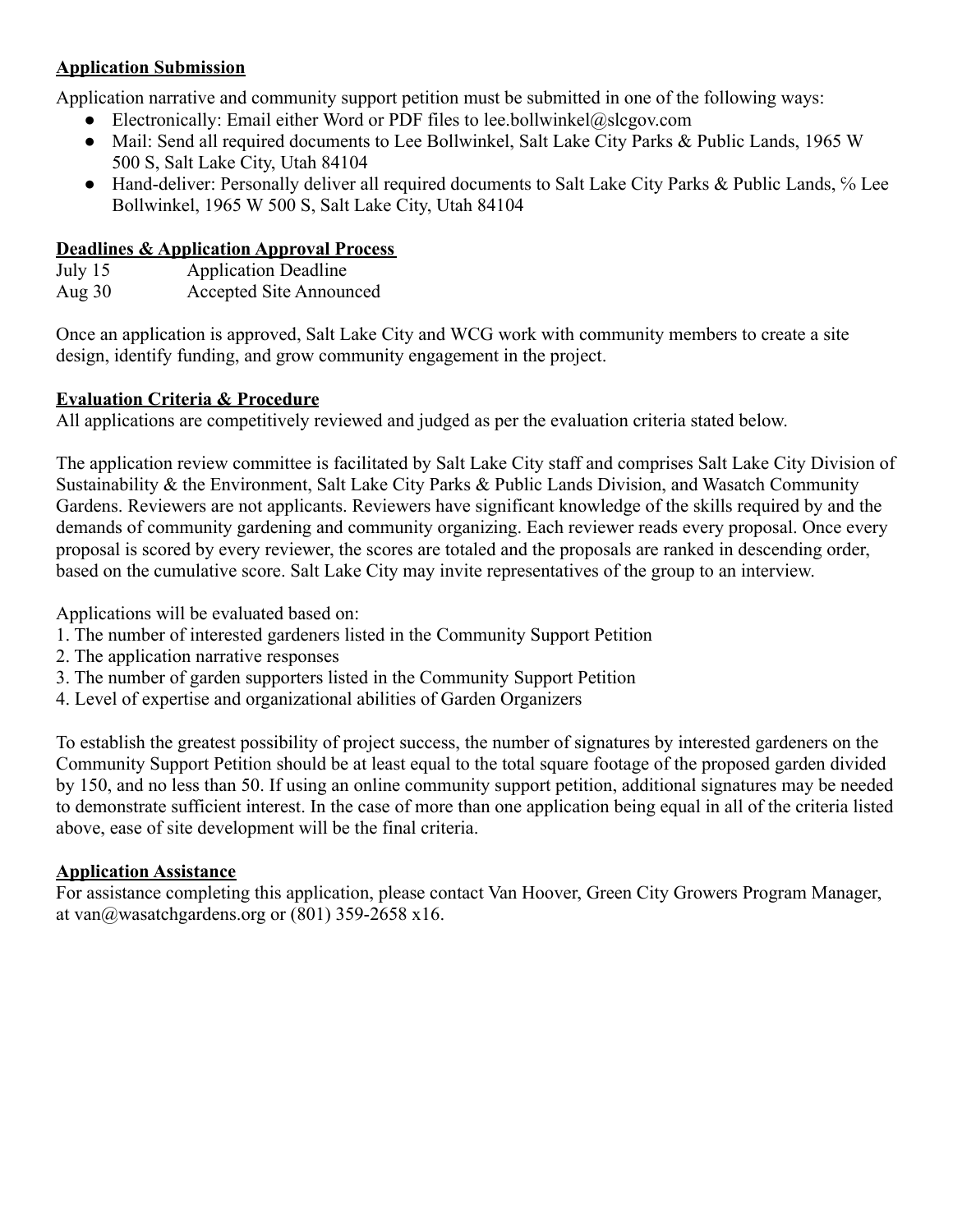# **Appendix A: Roles and Responsibilities**

Salt Lake City (SLC) will:

- Create and review applications for Green City Growers gardens on SLC property
- ●Pay for and install water meters

Wasatch Community Gardens (WCG) will:

- Create and review applications for SLC Green City Growers gardens on SLC property
- Act as liaison between Community Gardeners and SLC
- Oversee garden design process with community input
- Establish Garden Policies for participation and site management
- Provide gardening education and leadership training
- Accept plot/membership applications, collect fees, assign plots, and administer the garden funds
- Provide the garden with liability insurance, paid for by plot/membership fees
- Establish irrigation best practices
- Provide access to garden resources (seeds, seedlings, etc.) as available
- Provide conflict mediation and arbitration
- Provide initial site improvements and ongoing infrastructure repairs, as funds are available
- Provide for garbage, recycling and yard waste pick up, paid for by plot/membership fees
- Manage and pay for water bills, paid for by plot/membership fees

## During the garden development phase...

Garden Organizers will:

- Conduct community outreach to recruit interested gardeners and outside volunteers
- Submit application for garden on SLC property
- Participate in garden planning meetings, and facilitate communication between meetings
- Assist in coordinating site work days, including site layout, digging garden beds, mulching pathways, building raised boxes, installing above-ground dip irrigation, planting communal areas, landscaping, etc.
- Participate in designing the site, providing input on garden rules, and volunteer roles

During the garden development phase and ongoing...

Community Gardeners will:

- Participate in creation of the garden design, installation and ongoing maintenance of the garden
- Assist with community outreach and gardener recruitment
- Act as stewards for work areas such as irrigation, membership, work parties, and special projects
- Help orient new gardeners
- Communicate with WCG and other gardeners to keep the garden running smoothly
- Pay annual plot/membership fee
- Keep the garden clean from garbage and refuse and have garbage cans in agreed upon location weekly in preparation for sanitation truck pick up
- Maintain the garden in a clean and orderly condition, free of objectionable noises, odors, debris, or nuisances
- Abide by all governmental ordinances and laws governing activities on the property
- Abide by WCG's Garden Policies, including attending two mandatory garden meetings per year, and maintaining garden plots, pathways, and communal areas
- Facilitate good neighbor relations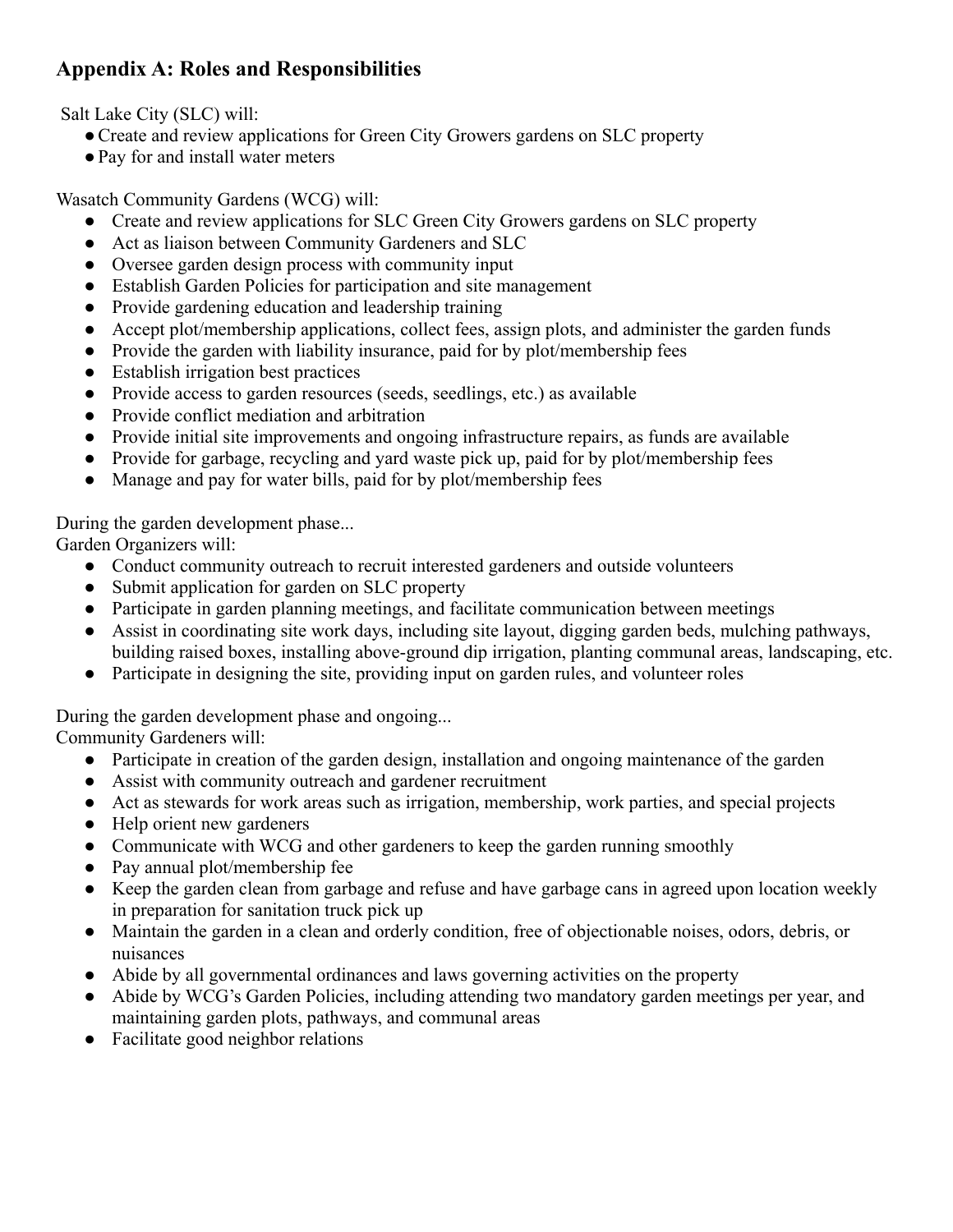## **Green City Growers Community Garden Program – 2021 – Application**

## **Garden Organizer Cover Page**

In addition to receiving the support of your community as demonstrated by your petition, the commitment of at least five (5) community members is required to assure accountability and consistent involvement in the project. Each of these five Garden Organizers will be expected to contribute a minimum of 30 hours toward the promotion, organization, and implementation of the garden over the course of its first season. Please declare which tasks you will commit to below. Additionally, one Garden Organizer is required to act as primary liaison for the group. **Please copy this page for each of the five (5) organizers' information**.

| Location of Desired Community Garden (name/location): __________________________                                                                                                                                                                                                                                                                                                                                                                                                                                                                                                                                                                                                                                                                                  |                  |
|-------------------------------------------------------------------------------------------------------------------------------------------------------------------------------------------------------------------------------------------------------------------------------------------------------------------------------------------------------------------------------------------------------------------------------------------------------------------------------------------------------------------------------------------------------------------------------------------------------------------------------------------------------------------------------------------------------------------------------------------------------------------|------------------|
| Garden Organizer Name:                                                                                                                                                                                                                                                                                                                                                                                                                                                                                                                                                                                                                                                                                                                                            |                  |
| Home Address:                                                                                                                                                                                                                                                                                                                                                                                                                                                                                                                                                                                                                                                                                                                                                     |                  |
|                                                                                                                                                                                                                                                                                                                                                                                                                                                                                                                                                                                                                                                                                                                                                                   |                  |
| E-mail:<br><u> 1989 - Johann Barn, mars ann an t-Amhainn an t-Amhainn an t-Amhainn an t-Amhainn an t-Amhainn an t-Amhainn an </u>                                                                                                                                                                                                                                                                                                                                                                                                                                                                                                                                                                                                                                 |                  |
| I have met with SLC/WCG staff to review the proposed garden site:                                                                                                                                                                                                                                                                                                                                                                                                                                                                                                                                                                                                                                                                                                 | $\Box$ Yes<br>No |
| How do you plan to complete your 30 hours (please check all that apply)?<br>• Primary Liaison<br>Note taking during meetings and dissemination<br>$\bullet$<br>Spreading information to the group via email and phone<br>$\bullet$<br>Planning meetings (coordinating schedules, reserving venue, set up and clean up)<br>$\bullet$<br>Community outreach and publicity<br>$\bullet$<br>Fundraising (in coordination with Wasatch Community Gardens)<br>$\bullet$<br>Volunteer outreach and coordination<br>$\bullet$<br>Organizing and coordinating site work days (plot layout, digging beds, mulching pathways, erecting fence,<br>$\bullet$<br>building raised bed boxes, installing above-ground drip irrigation, planting communal areas, landscaping, etc) |                  |

- Offering trainings in gardening or relevant topics for your gardeners
- Attending the Growing Community Gardens training
- Other:

Please explain your personal interest in a community garden at your site:

If accepted, I understand that my signature below verifies that I have read and understand the above.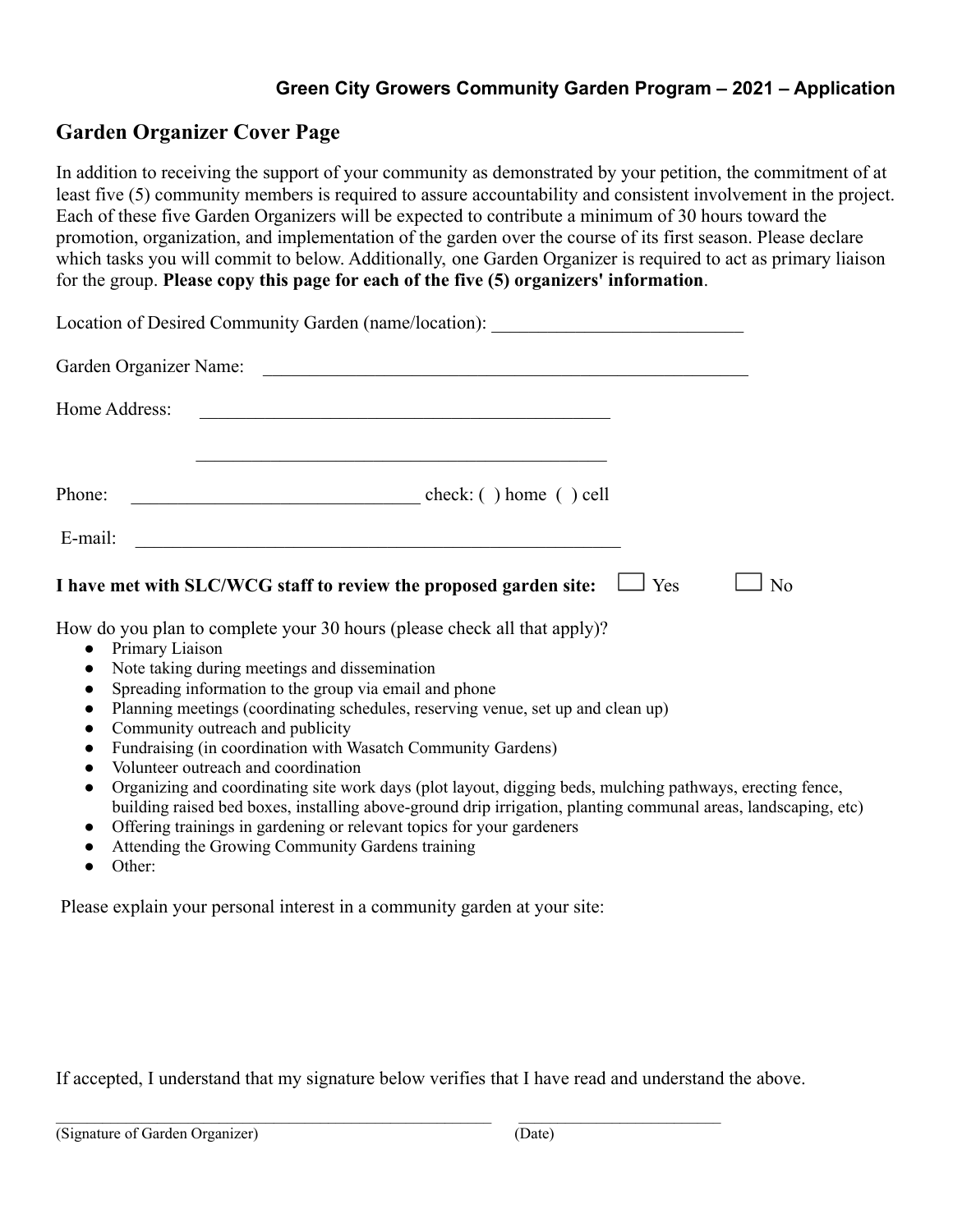# **Application Narrative**

Address the following six (6) questions thoroughly. You may use a separate sheet(s) of paper to respond to this section of the application.

1. Why does your neighborhood want a community garden? In what ways will this garden benefit the surrounding community? Describe the demographics and other characteristics of the area.

2. a. Describe the process you went through to recruit and involve members of your community to complete this application. How did you determine community interest? What partnerships have you developed (with local churches, non-profits, youth, businesses, etc) and how will they aid the project?

b. WCG strives to make the benefits of community gardens available to people who have less access to fresh produce. Please list the organizations, groups, and/or housing developments in the area around your proposed garden that are focused on serving communities with less access to fresh produce, that you've included in your outreach efforts. Some examples might include senior centers, low-income housing, and groups focused on serving communities of color, people with disabilities, LGBTQ, recent immigrants and refugees. Please indicate what steps you have made to reach out to such groups, and the number of individuals that are interested in participating in the garden as a result of your outreach efforts.

3. Gardens developed through the Green City Growers program are managed primarily as allotment gardens with rental plots available to the public. Is there any additional programming at the garden (demonstration beds, teaching gardens, etc.) that you are interested in implementing at the garden? If so, describe these additional features, and your management plan for them. How will your group maintain them over the long term?

4. Are there any other skills/expertise/resources that you and your garden organizer group can bring to the garden development process?

5. Have you identified any funding sources for the construction of the garden? If so, please list them, along with the amount (or materials) that each source would be able to provide.

6. If selected, would two of your garden organizers be available to attend the Growing Community Gardens training listed above on page 2? Check: ( ) yes ( ) no

Names: \_\_\_\_\_\_\_\_\_\_\_\_\_\_\_\_\_\_\_\_\_\_\_\_\_\_\_\_\_\_\_\_\_\_\_ and \_\_\_\_\_\_\_\_\_\_\_\_\_\_\_\_\_\_\_\_\_\_\_\_\_\_\_\_\_\_\_\_\_